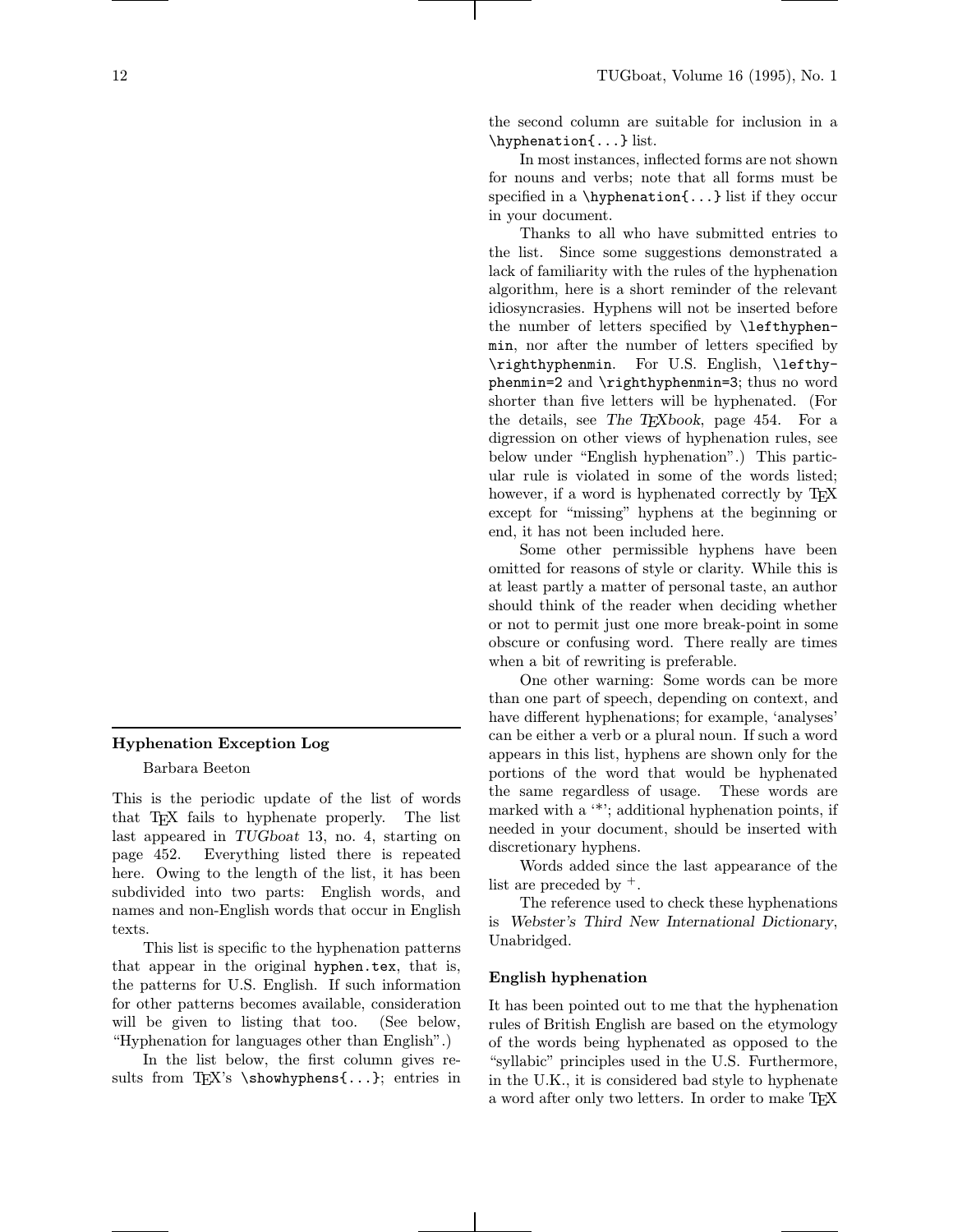defer hyphenation until after three initial letters, set \lefthyphenmin=3.

Of course, British hyphenation patterns should be used as well. A set of patterns for UK English has been created by Dominik Wujastyk and Graham Toal, using Frank Liang's PATGEN and based on a file of 114925 British-hyphenated words generously made available to Dominik by Oxford University Press. (This list of words and the hyphenation break points in the words are copyright to the OUP and may not be redistributed.) The file of hyphenation patterns may be freely distributed; it is posted on CTAN in the file

tex-archive/language/english/ukhyph.tex and can be retrieved by anonymous FTP.

### Hyphenation for languages other than English

Patterns now exist for many languages other than English, including languages using accented alphabets. CTAN holds an extensive collection of patterns in subdirectories of

### tex-archive/language

#### The List— English words

academy(ies) acad-e-my(ies) addable add-a-ble ad-di-ble add-i-ble adrenaline adren-a-line  $^+$  aerospace aero-space af-terthought af-ter-thought agronomist agron-o-mist am-phetamine am-phet-a-mine anal-yse(d) an-a-lyse(d) anal-y-ses analy-ses \* anomaly(ies) anom-aly(ies) an-tideriva-tive an-ti-deriv-a-tive anti-nomy(ies) an-tin-o-my(ies) antin-u-clear an-ti-nu-clear  $antin-u$ -cleon an-tirev-o-lu-tion-ary an-ti-rev-o-lu-tion-ary apotheoses apoth-e-o-ses apotheo-sis apoth-e-o-sis ap-pendix ap-pen-dix archipelago arch-i-pel-ago archety-pal arche-typ-al archetyp-i-cal ar-che-typ-i-cal arc-t-an-gent arc-tan-gent

as-sig-nor as-sign-or as-sis-tantship as-sist-ant-ship asymp-tomatic asymp-to-matic asymp-totic as-ymp-tot-ic asyn-chronous asyn-chro-nous atheroscle-ro-sis ath-er-o-scle-ro-sis at-mo-sphere at-mos-phere

ar-che-typ-al (better: arc tangent) assignable as-sign-a-ble

at-tributed at-trib-uted at-tributable at-trib-ut-able avoirdupois av-oir-du-pois awo-ken awok-en ban-dleader band-leader  $bankrupt(cy)$   $bank-rupt(-cy)$ ba-ronies bar-onies base-li-neskip \base-line-skip bathymetry ba-thym-e-try bathyscaphe bathy-scaphe bea-nies bean-ies be-haviour<br>
be-vies be-vies<br>
be-vies be-vies  $^+$  bib-li-og-ra-phystyle  $\b$ bib-li-og-ra-phy-style bid-if-fer-en-tial bi-dif-fer-en-tial <sup>+</sup> biggest big-gest bil-l-able bill-able biomath-e-mat-ics bio-math-e-mat-ics biomedicine bio-med-i-cine biorhythms bio-rhythms bitmap bit-map blan-der bland-er blan-d-est bland-est blin-der blind-er blon-des blondes blueprint blue-print bornolog-i-cal bor-no-log-i-cal bo-tulism bot-u-lism brus-quer brusquer bus-ier busier busier<br>bus-i-est busiest bus-i-est buss-ing bussing but-ted butted buz-zword buzz-word ca-caphony(ies) ca-caph-o-ny(ies) cam-er-a-men cam-era-men cartwheel cart-wheel catar-rhs ca-tarrhs catas-trophic cat-a-stroph-ic catas-troph-i-cally cat-a-stroph-i-cally cha-parral chap-ar-ral chartreuse cholesteric cho-les-teric cigarette cig-a-rette cin-que-foil cinque-foil cognac co-gnac cog-nacs co-gnacs com-parand com-par-and com-para-nds com-par-ands comptroller comp-trol-ler con-formist con-form-ist con-for-mity con-form-ity congress con-gress  $+$  con-tribute(s,d) con-trib-ute(s,d) cose-cant co-se-cant cotan-gent co-tan-gent <sup>+</sup> courses cour-ses crankshaft crank-shaft crocodile croc-o-dile crosshatch(ed) cross-hatch(ed) dachshund dachs-hund database data-base

cau-li-flow-er con-formable con-form-able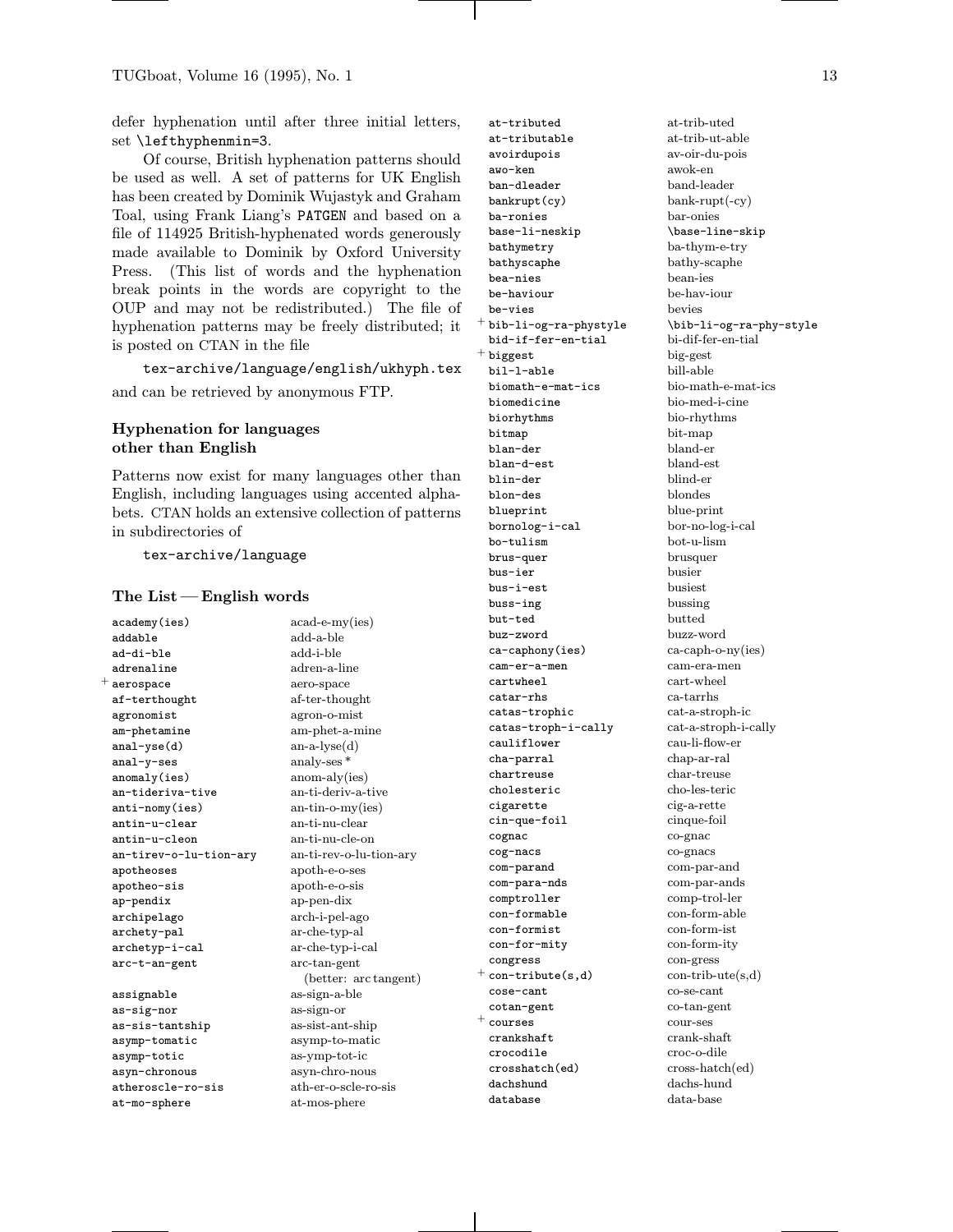dat-a-p-ath declarable defini-tive delectable democratism  $de - <sub>mos</sub>$ deriva-tive diffract  $div - \cdot$ di-re-ness dis-parand dis-traugh-tly  $dis-tribute(d)$ dou-blespace(ing) dol-lish drif-tage  $driver(s)$ dromedary(ies) duopolist duopoly eas-t-en-ders eco-nomics  $e$ conomist elec-trome-chan-i-cal elec-tromechanoa-cous-tic eli-tist en-trepreneur(ial) epinephrine equiv-ari-ant ethy-lene ev-ersible  $ev-ert(s, ed, ing)$ exquisite ex-traor-di-nary fermions  $flag$ -el-lum $(la)$ flammables fledgling flowchart  $formulaable(y)$ forsythia forthright freeloader friendlier frivolity frivolous  $^+$  galac-tic  $^+$  galaxy(ies) ga-some-ter geodesic geode-tic ge-o-met-ric geotropism gnomon grievance grievous(ly) hairstvle hairstylist harbinger harlequin hatcheries hemoglobin hemophilia  $^+$  hemorhe-ol-ogy

14

data-path de-clar-able de-fin-i-tive de-lec-ta-ble de-moc-ra-tism demos de-riv-a-tive dif-fract direr dire-ness dis-par-and dis-traught-ly  $dis-trib-ute(d)$ dou-ble-space(-ing) doll-ish drift-age  $diri-ver(s)$  $d$ rom-e-dary $(ies)$ du-op-o-list du-op-oly east-end-ers eco-nom-ics econ-o-mist electro-mechan-i-cal electro-mechano-acoustic elit-ist  $en-tree-pre-neur(-ial)$ ep-i-neph-rine equi-vari-ant eth-yl-ene ever-si-ble  $\text{event}(s, -ed, -ing)$ ex-quis-ite ex-tra-or-di-nary fermi-ons  $fa$ -gel-lum $(-la)$ flam-ma-bles fledg-ling flow-chart  $for-mi-da-ble(y)$ for-syth-ia forth-right free-loader friend-lier fri-vol-ity friv-o-lous ga-lac-tic  $gal-axy(-ies)$ gas-om-e-ter ge-o-des-ic ge-o-det-ic geo-met-ric ge-ot-ro-pism gno-mon griev-ance griev-ous(-ly) hair-style hair-styl-ist har-bin-ger har-le-quin hatch-eries he-mo-glo-bin he-mo-phil-ia hemo-rhe-ol-ogy

hep-atic hermaphrodite(ic) heroes hex-adec-i-mal holon-omy ho-mo-th-etic horseradish hy-potha-la-mus ide-als ideographs id-iosyn-crasy ig-niter ig-n-i-tor ig-nores-paces impedances in-finitely in-finites-i-mal in-fras-truc-ture in-ter-dis-ci-plinary  $^+$  in-ter-galac-tic inu-tile inu-til-itv ir-re-vo-ca-ble itinerary(ies) jeremi-ads kevstroke kil-ning la-ciest lamentable land-sca-per  $lar$ ceny $(ist)$  $^+$  let-terspac-ing lifes-pan lightweight limousines linebacker lines-pac-ing lithographed  $\hbox{\tt lithographs}$ lobotomy(ize)  $lo-ges$  $^+$  longest macroe-co-nomics malapropism manuscript marginal  $+$  math-e-mati-cian  $mat-tes$  $med-i-caid$ mediocre medi-o-crities me-galith metabolic  $metabolism$ met-a-lan-guage metropo-lis(es) metropoli-tan mi-croe-co-nomics mi-crofiche mil-lage milliliter mimeographed mimeographs mimi-cries

he-pat-ic her-maph-ro-dite(-ic) he-roes hexa-dec-i-mal ho-lo-no-my ho-mo-thetic horse-rad-ish hy-po-thal-a-mus ideals ideo-graphs idio-syn-crasy ig-nit-er ig-ni-tor \ignore-spaces im-ped-ances in-fin-ite-ly in-fin-i-tes-i-mal in-fra-struc-ture in-ter-dis-ci-pli-nary in-ter-ga-lac-tic in-utile in-util-i-tv  $ir$  -  $rev$  -  $\operatorname{c-a-ble}$  $itin-*er*-*ary*(-ies)$ je-re-mi-ads kev-stroke kiln-ing  $lac$ -i-est  $lam-en-ta-ble$ land-scap-er  $lar-ce-ny(-ist)$ let-ter-spac-ing life-span light-weight lim-ou-sines line-backer \line-spacing lith-o-graphed lith-o-graphs  $lo$ -bot-omy $(-ize)$ loges long-est macro-eco-nomics mal-a-prop-ism man-u-script mar-gin-al  $mathematiced a$ mattes med-ic-aid medi-ocre medi-oc-ri-ties mega-lith meta-bol-ic  $me$ -tab-o-lism meta-lan-guage  $me$ -trop-o-lis $(es)$ met-ro-pol-i-tan micro-eco-nomics mi-cro-fiche mill-age mil-li-liter mimeo-graphed mimeo-graphs mim-ic-ries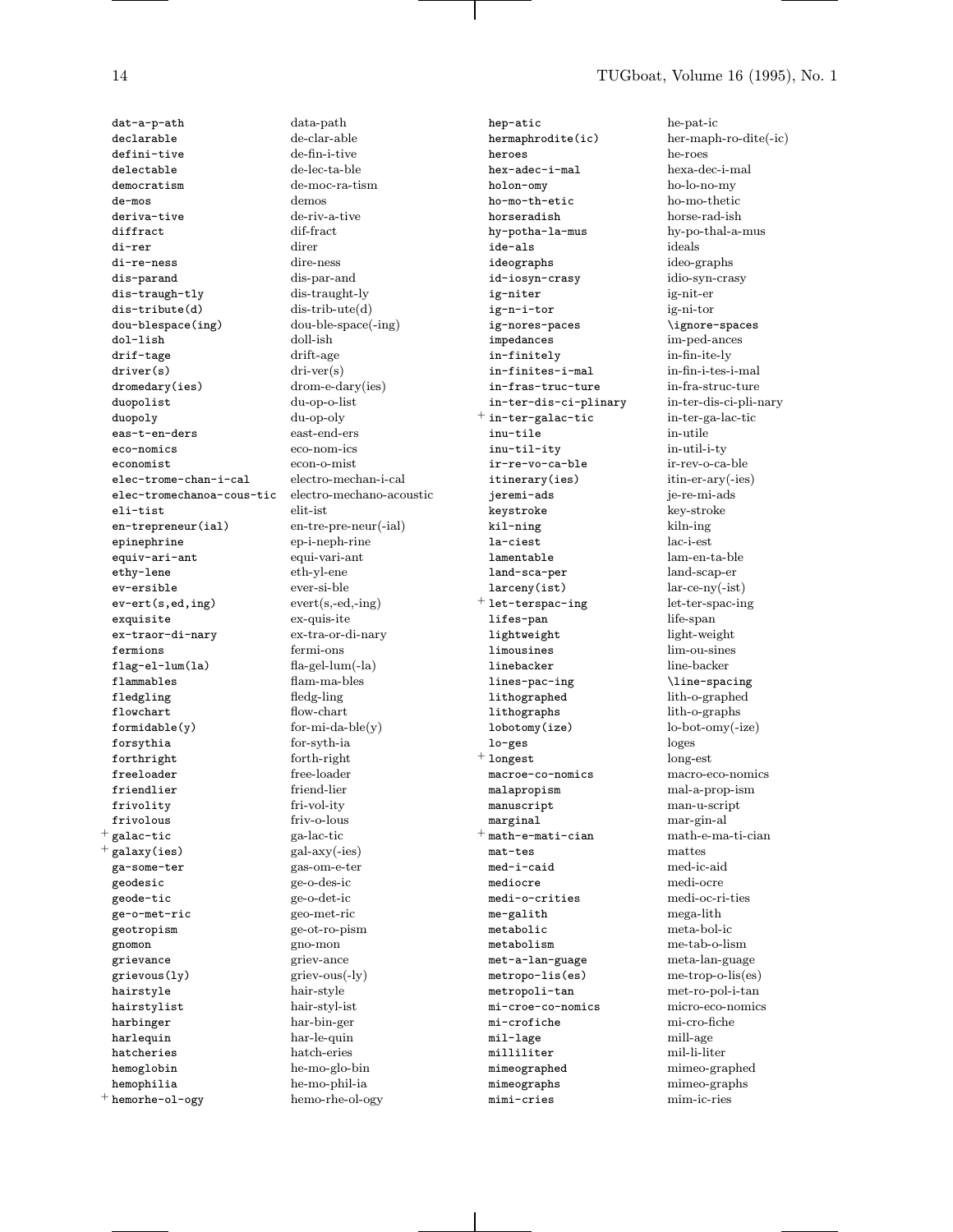mi-nis  $^+$  min-isym-po-sium(a) min-uter(est) mis-chievously  $mis-ers$ mis-ogamy mod-elling molecule monar-chs mon-eylen-der monochrome mo-noen-er-getic monoid monopole monopoly monos-pline  $\texttt{mono} \texttt{s}\texttt{-t} \texttt{rofic}$ mono-tonies monotonous mo-ro-nism mosquito mu-d-room mul-ti-faceted mul-ti-pli-ca-ble mul-tiuser ne-ofields  $^+$  neon-azi newslet-ter  $non-ame$ none-mer-gency nonequiv-ari-ance noneu-clidean non-i-so-mor-phic nonpseu-do-com-pact non-s-mooth  $nonuni-form(1y)$ nore-pinephrine mutcracker oer-st-eds oligopolist oligopoly(ies)  $operand(s)$ orangutan  $or$ -thodon-tist or-thok-er-a-tol-ogy or-thoni-tro-toluene overview ox-i-dic  $^+$  padding painlessly pal-mate parabola parabolic paraboloid paradigm parachute paradimethyl-ben-zene paraflu-o-ro-toluene

para-g-ra-pher par-ale-gal

min-is  $min-sym-po-sium(a)$  $min-<sub>er(-est)</sub>$ mis-chie-vous-ly mi-sers mi-sog-a-my mod-el-ling mol-e-cule mon-archs money-len-der mono-chrome mono-en-er-getic mon-oid mono-pole mo-nop-oly mono-spline  ${\rm mono\text{-}strofic}$ mo-not-o-nies mo-not-o-nous mo-ron-ism mos-qui-to mud-room  $\text{mul-ti-fac-eted}$ mul-ti-plic-able multi-user (better with explicit hyphen) neo-fields neo-nazi news-let-ter no-name non-emer-gency non-equi-vari-ance non-euclid-ean non-iso-mor-phic non-pseudo-com-pact non-smooth  $non-uni-form(-ly)$ nor-ep-i-neph-rine nut-crack-er  $o$ er-steds oli-gop-o-list oli-gop-oly(ies)  $op-$ er-and $(s)$ orang-utan  $\mathrm{or}\text{-}\mathrm{th} \mathrm{o}\text{-}\mathrm{don}\text{-}\mathrm{t} \mathrm{ist}$ or-tho-ker-a-tol-ogy ortho-nitro-toluene (or-tho-ni-tro-tol-u-ene) over-view ox-id-ic pad-ding pain-less-ly palmate par-a-bola par-a-bol-ic  $pa$ -rab-o-loid par-a-digm para-chute para-di-methyl-benzene (para-di-meth-yl-ben-zene) para-fluoro-toluene (para-flu-o-ro-tol-u-ene) para-graph-er para-le-gal

par-al-lelism para-m-ag-netism  $\verb!paramedic!$  $\verb!param-ethyl-lanisole!!$ parametrize paramil-i-tary paramount pathogenic pee-vish(ness) pen-tagon petroleum phe-nomenon philatelist phos-pho-ric pi-cador pi-ran-has pla-ca-ble plea-sance poltergeist polyene polyethy-lene polygamist(s) poly-go-niza-tion polyphonous polystyrene pomegranate poroe-las-tic porous postam-ble postscript pos-tu-ral pream-ble preloaded  $\verb|prepar-ing|$  $preprint(s)$ pre-pro-ces-sor pre-s-plit-ting priestesses pret-typrinter pro-ce-du-ral pro-cess procu-rance pro-ge-nies progeny pro-hibitive(ly) prosci-utto  $protester(s)$  $protestor(s)$ pro-to-ty-pal pseu-dod-if-fer-en-tial pseud-ofi-nite pseud-ofinitely pseud-o-forces pseudonym pseu-doword psychedelic psy-chs pubescence  $^+$  quadding quadratic(s) quadra-ture quadriplegic quain-ter(est)

par-al-lel-ism para-mag-net-ism para-medic para-methyl-anisole  $(\text{para-meth-yl-an-is-ole})$ pa-ram-e-trize para-mil-i-tary para-mount path-o-gen-ic peev-ish(-ness) pen-ta-gon pe-tro-le-um phe-nom-e-non phi-lat-e-list phos-phor-ic pic-a-dor pi-ra-nhas placa-ble pleas-ance pol-ter-geist poly-ene poly-eth-yl-ene  $po$ -lyg-a-mist $(s)$ polyg-on-i-za-tion po-lyph-o-nous poly-styrene pome-gran-ate poro-elas-tic por-ous  $\operatorname{post-am-ble}$ post-script pos-tur-al pre-am-ble pre-loaded pre-par-ing  $pre-print(s)$ pre-proces-sor \pre-split-ting priest-esses pret-ty-prin-ter  $pro-ce-dur-al$  $process*$ pro-cur-ance prog-e-nies  $prog-eny$ pro-hib-i-tive(-ly) pro-sciut-to  $pro-test-er(s)$  $pro-tes-tor(s)$ pro-to-typ-al pseu-do-dif-fer-en-tial pseu-do-fi-nite pseu-do-fi-nite-ly pseu-do-forces pseu-do-nym  $\operatorname{pseu-do-word}$ psy-che-del-ic psychs pu-bes-cence quad-ding qua-drat- $ic(s)$ quad-ra-ture quad-ri-pleg-ic  $quant-er(-est)$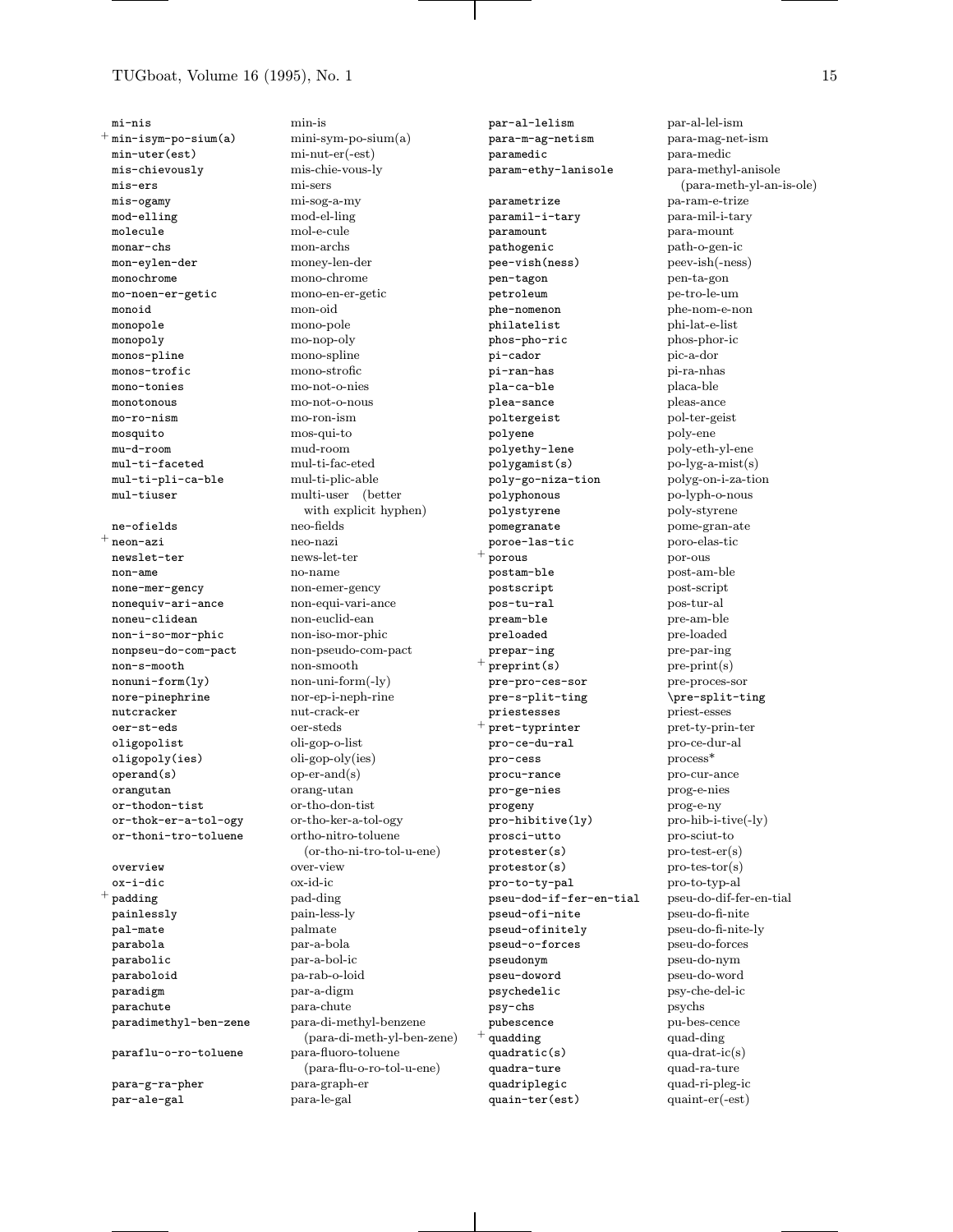quasiequiv-a-lence qua-si-equiv-a-lence

quasi-hy-ponor-mal qua-si-hy-po-nor-mal<br>quasir-ad-i-cal qua-si-rad-i-cal quasir-ad-i-cal quasiresid-ual qua-si-resid-ual qua-sis-mooth qua-si-smooth qua-sis-ta-tion-ary qua-si-sta-tion-ary qu-a-sito-pos qua-si-topos qu-a-si-tri-an-gu-lar qua-si-tri-an-gu-lar quintessence quin-tes-sence quintessen-tial quin-tes-sen-tial rab-bi-try rab-bit-ry ra-dio-g-ra-phy ra-di-og-ra-<br>raf-f-ish(1y) raff-ish(-ly)  $raf-f-ish(1y)$ ramshackle ram-shackle ravenous rav-en-ous re-ar-range-ment re-arrange-ment re-ciproc-i-ties rec-i-proc-i-ties reci-procity rec-i-proc-i-ty rect-an-gle rec-tan-gle ree-cho re-echo  $+$  reprint(s) re-print(s) restorable re-stor-able re-tri-bu-tions retrofit(ted) retro-fit(-ted) rhinoceros rhi-noc-er-os righ-teous(ness) right-eous(-ness) ringleader ring-leader robot<br>robotics ro-bot<br>ro-bot robotics roundtable round-table salesclerk sales-clerk salescle-rks sales-clerks saleswoman(en) sales-woman(en) salmonella sal-mo-nel-la sarsaparilla sar-sa-par-il-la sauerkraut sauer-kraut sca-to-log-i-cal scat-o-log-i-cal schedul-ing schizophrenic schiz-o-phrenic schoolchild(ren) school-child(-ren) schoolteacher school-teacher scy-thing scyth-ing  $^+$  sec-re-tariat sec-re-tar-iat semaphore sem-a-phore semester se-mes-ter semidef-i-nite semi-def-i-nite semi-ho-mo-th-etic semi-ho-mo-thet-ic semir-ing semi-ring semiskilled<br>seroepi-demi-o-log-i-cal sero-epi-de-mi-o-log-i-cal seroepi-demi-o-log-i-cal ser-vomech-a-nism ser-vo-mech-anism setup set-up severely se-vere-ly sha-peable shoe-string<br>shoe-string shoe-string shoestring sidestep side-step sideswipe side-swipe skyscraper sky-scraper smokestack smoke-stack snorke-l-ing snor-kel-ing solenoid so-le-noid so-lute(s) solute(s)

or quasiround-table schnauzer schnau-zer

sovereign sov-er-eign spaces spa-ces specious specious<br>spelunker spelunk-er spelunker spendthrift spend-thrift spheroid(al) spher-oid(-al) sph-inges sphin-ges spi-cily spic-i-ly spinors spin-ors spokeswoman(en) spokes-woman(en) sportscast sports-cast sportively sportive-ly<br>sportswear sports-wear sportswriter sports-writer sprightlier spright-lier squeamish squea-mish stan-dalone stand-alone  $startling(1y)$  star-tling(-ly) statis-tics sta-tis-tics stealthily stealth-ily steeplechase steeple-chase stochas-tic sto-chas-tic strangeness strange-ness stratagem strat-a-gem stretchier stretch-i-er stronghold strong-hold + strongest strong-est stupi-der(est) stu-pid-er(est) summable sum-ma-ble su-perego super-ego<br>su-pere-gos super-egos su-pere-gos supremacist su-prema-cist surveil-lance sur-veil-lance<br>
swim-m-ingly swim-ming-ly swim-m-ingly<br>symp-tomatic symp-to-matic<br>symp-to-matic symp-tomatic syn-chromesh syn-chro-mesh syn-chronous syn-chro-nous syn-chrotron syn-chro-tron talkative talk-a-tive tapestry(ies) ta-pes-try(ies)<br>tarpaulin tar-pau-lin tele-g-ra-pher te-leg-ra-pher telekinetic tele-ki-net-ic teler-obotics tele-ro-bot-ics  $^+$  tenure ten-ure testbed test-bed  $+$  tex-twidth text-width tha-la-mus thal-a-mus ther-moe-las-tic ther-mo-elas-tic times-tamp time-stamp  $time$ s-tamp toolkit tool-kit tool-kit tool-kit tool-graph-i-cal topo-graph-i-cal topoto-po-graph-i-cal to-ques toques traitorous trai-tor-ous transceiver trans-ceiver<br>transgress trans-gress transgress  $transver-sal(s)$   $trans-ver-sal(s)$ transvestite trans-ves-tite traversable tra-vers-a-ble  $travel-sal(s)$   $tra-ver-sal(s)$ treacheries treach-eries troubadour trou-ba-dour  $^+$  turkey tur-key turnaround turn-around

sports-wear tar-pau-lin